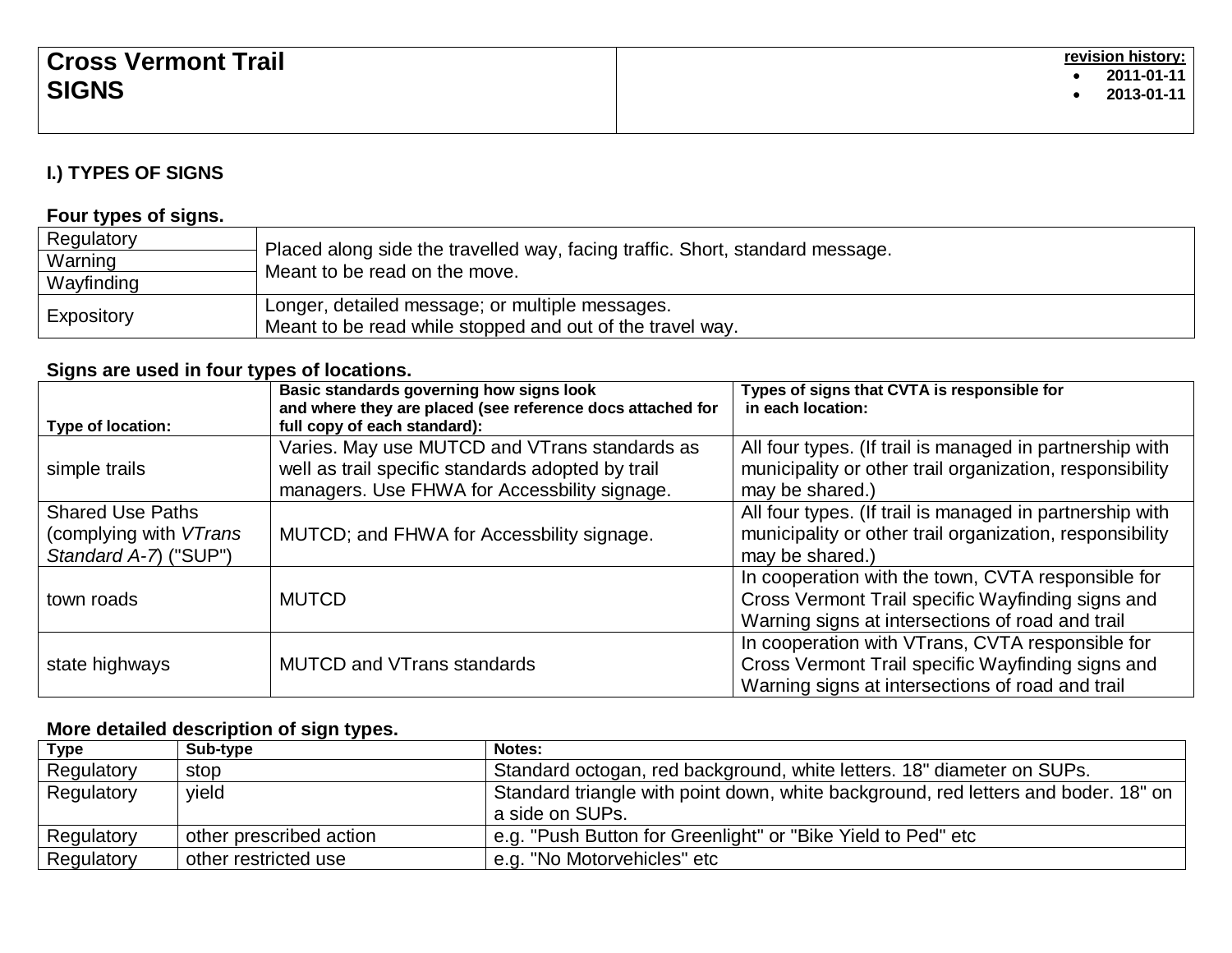| Warning    | condition changes               | Path condition changes to something unexpected/atypical. Condition changes<br>addressed by standard "off the shelf" warning signs:<br>• tight curve, change in direction |  |  |
|------------|---------------------------------|--------------------------------------------------------------------------------------------------------------------------------------------------------------------------|--|--|
|            |                                 | . width becoming narrower/height clearance becoming lower                                                                                                                |  |  |
|            |                                 | • grade becoming steeper                                                                                                                                                 |  |  |
|            |                                 | • surface condition becoming less firm, less smooth, or more slippery.                                                                                                   |  |  |
| Warning    | regulatory sign ahead           | Use if regulatory sign cannot be seen far enough ahead. (If a stop sign is around a                                                                                      |  |  |
|            |                                 | blind corner, then put warning sign ahead of the croner, etc.)                                                                                                           |  |  |
| Warning    | intersection                    | Can be used ahead of intersection or crossing, at the intersection or crossing to                                                                                        |  |  |
|            |                                 | identify the exact location, or both.                                                                                                                                    |  |  |
|            |                                 | MUTCD: Only use intersection warning sign if there is no stop or yield sign at the                                                                                       |  |  |
|            |                                 | intersection itself.                                                                                                                                                     |  |  |
| Warning    | different users ahead           | Different users ahead who may be unexpected or conflicting; e.g. "Children<br>Playing" or "Snowmobiles on Trail" etc                                                     |  |  |
| Wayfinding | route sign                      | CVTA has two standard route signs: 1.) "Route Sign" is MUTCD compliant sign for                                                                                          |  |  |
|            |                                 | roads and SUP's. 12"x18" with bicycle logo and "Cross Vt Trail" and 2.) "Trail"                                                                                          |  |  |
|            |                                 | Markers" are smaller sign for use on simple trails. 8"x8" with "Cross Vermont Trail"                                                                                     |  |  |
|            |                                 | and CVTA logo, summary of mission statement, web address.                                                                                                                |  |  |
|            |                                 | Route signs are placed at significant points along the state wide route, sufficient to                                                                                   |  |  |
|            |                                 | reassure travelers that they are still on the route. (Primary guidance for following                                                                                     |  |  |
|            |                                 | the route, though, will be with written guide and maps.)                                                                                                                 |  |  |
|            |                                 | Since the Cross Vermont Trail is usually coaligned with local trails or roads, our                                                                                       |  |  |
|            |                                 | route signs will be coordinated with signs for these other routes as well.                                                                                               |  |  |
|            |                                 | (See longer discussion of wayfinding sign placement below.)                                                                                                              |  |  |
| Wayfinding | trail marker                    | CVTA has two standard route signs: 1.) "Route Sign" is MUTCD compliant sign for                                                                                          |  |  |
|            |                                 | roads and SUP's. 12"x18" with bicycle logo and "Cross Vt Trail" and 2.) "Trail                                                                                           |  |  |
|            |                                 | Markers" are smaller sign for use on simple trails. 8"x8" with "Cross Vermont Trail"                                                                                     |  |  |
|            |                                 | and CVTA logo, summary of mission statement, web address.                                                                                                                |  |  |
|            |                                 | Route signs are placed at significant points along the state wide route, sufficient to                                                                                   |  |  |
|            |                                 | reassure travelers that they are still on the route. (Primary guidance for following                                                                                     |  |  |
|            |                                 | the route, though, will be with written guide and maps.)                                                                                                                 |  |  |
|            |                                 | Since the Cross Vermont Trail is usually coaligned with local trails or roads, our                                                                                       |  |  |
|            |                                 | route signs will be coordinated with signs for these other routes as well.                                                                                               |  |  |
|            |                                 | (See longer discussion of wayfinding sign placement below.)                                                                                                              |  |  |
| Wayfinding | named destination               | e.g. "parking" or "view" etc                                                                                                                                             |  |  |
| Wayfinding | directional marker (i.e. arrow) | Used in conjunction with route or destination sign; never alone. Indicated in sign                                                                                       |  |  |
|            |                                 | database by "Placard" attribute.                                                                                                                                         |  |  |
| Expository | map area trail network          | Map that describes area trail network. Placed at trailhead or entry point into trail                                                                                     |  |  |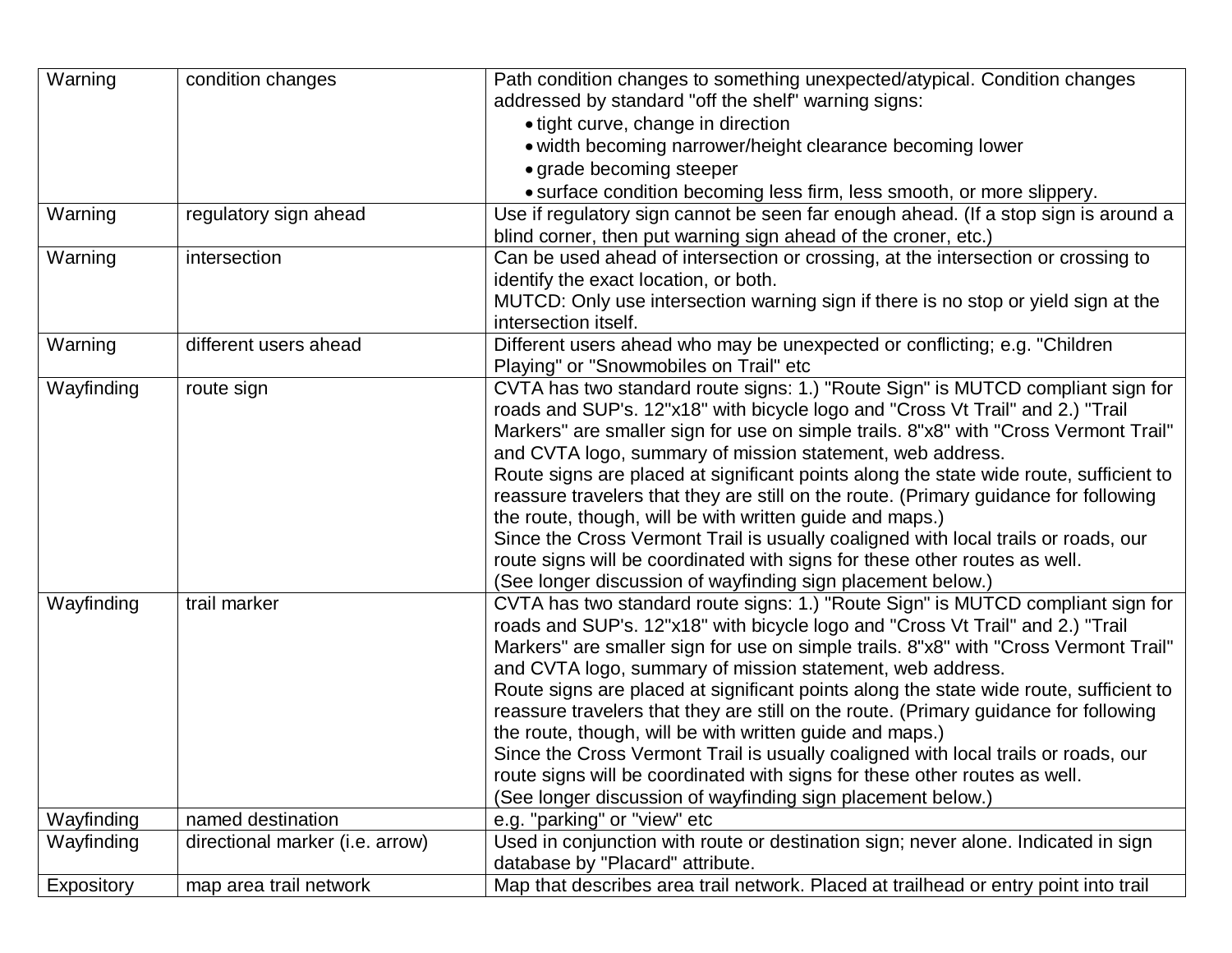|            |                          | system. Also, can be used ahead of confusing portion of route.                                                                                                                                                                                                                                                                                                                                                                                                                                                                                                                        |
|------------|--------------------------|---------------------------------------------------------------------------------------------------------------------------------------------------------------------------------------------------------------------------------------------------------------------------------------------------------------------------------------------------------------------------------------------------------------------------------------------------------------------------------------------------------------------------------------------------------------------------------------|
| Expository | map clarify route ahead  | Map that clarify how to navigate upcoming section of the route. Placed ahead of<br>confusing point. For example, when route quickly switches from railbed, to state<br>road, to private road, and back to railbed. Can explain/map the way through on<br>one summary sign rather than large number of wayfinding signs in close<br>succession.                                                                                                                                                                                                                                        |
| Expository | accessibility compliance | Provide prospective users enough information so that they can determine whether<br>or not this trail is appropriate for them. At a minimum, in addition to the standard<br>information including the name and length of the trail, these signs shall include the<br>typical and maximum trail grade, typical and maximum cross slope, typical and<br>minimum tread width, surface type and firmness, and obstacles.<br>Placed at trailhead or entry point into trail system.                                                                                                          |
| Expository | etiquette list           | List of rules and instructions ("trail etiquette"). Post rules only when need is clear.<br>Assume that the more rules listed, the less likely they will be read. However, if<br>there are many rules, then a single list of rules at trailhead or entry point into trail<br>system can help reduce clutter of individual regulatory signs. (Regulatory sign is<br>single short statement of a restriction or prescribed action placed along side the<br>travelled way and meant to be read on the move.) Placed at trailhead or entry<br>point into trail system.                     |
| Expository | etiquette interp         | Interpretive sign that explains rules or instruction (rather than just listing them).<br>Explain the reasons behind a rule, so that trail users can better understand it and<br>so be motivated to comply with it. (For example, rather than just say "dogs on<br>leash", teach about the wildlife that live near the trail and how free running dogs<br>impact them.) Placed at entry point to the regulated area. If needed, reinforce the<br>regulation with actual regulatory signs (short statement of rule) placed along<br>travelled way beyond the initial interpretive sign. |
| Expository | educational interp       | Interpretive sign that is purely educational. Subjects like natural wonder, historic<br>interest, etc. Placed at the interpreted feature. Be careful that the sign does not<br>obscure or detract from the feature itself! (Such as a sign describing a view<br>blocking the actual view.)                                                                                                                                                                                                                                                                                            |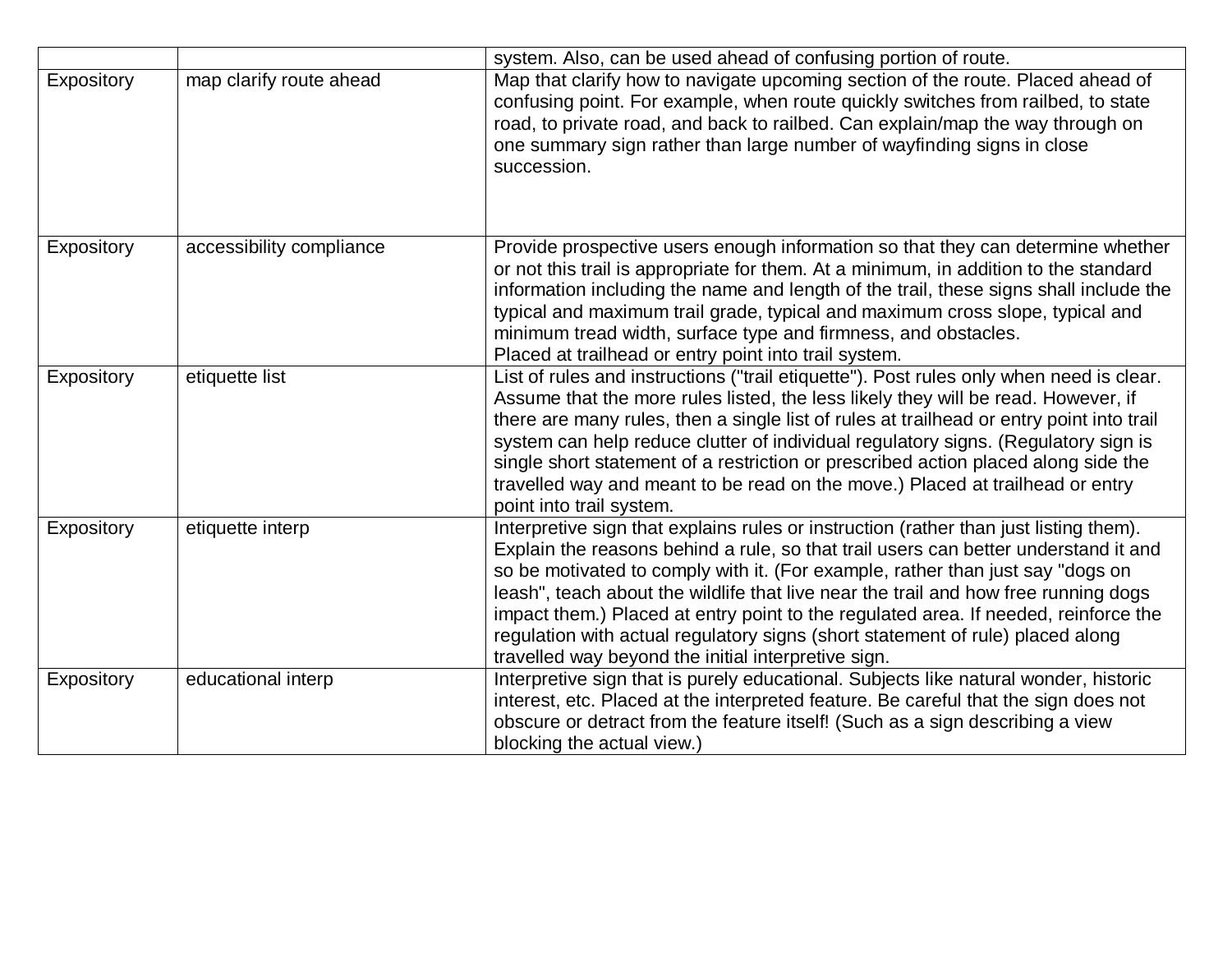#### **Sign types re-sorted by triggers:**

| If this trigger:                                                                                                                                                                                                                                                                              | Then consider the need for these possible signs:                                                                                                                                                                                   |
|-----------------------------------------------------------------------------------------------------------------------------------------------------------------------------------------------------------------------------------------------------------------------------------------------|------------------------------------------------------------------------------------------------------------------------------------------------------------------------------------------------------------------------------------|
| intersection                                                                                                                                                                                                                                                                                  | $\bullet$ stop<br>$\bullet$ yield<br>$\bullet$ warning<br>• named destination wayfinding sign (possibly with arrow)                                                                                                                |
| route decision point                                                                                                                                                                                                                                                                          | • route sign/trail marker (possibly with arrow)<br>• expository clarify how to navigate upcoming section of the route, map                                                                                                         |
| rule or "how-to" that is not obvious or standard, or<br>that otherwise needs to be explicitly stated                                                                                                                                                                                          | • regulatory - prescribed actions<br>• regulatory - restricted actions<br>• expository - list of rules or instructions<br>• expository - interpretation of rules or instructions                                                   |
| path condition changes to something<br>unexpected/atypical:<br>• tight curve, change in direction<br>• width becoming narrower/height clearance<br>becoming lower<br>• grade becoming steeper<br>• surface condition becoming less firm, less<br>smooth, or more slippery.<br>$\bullet$ other | • warning signs - with "off the shelf" message for typical triggers<br>• warning signs - with a custom made message, made using the standard<br>warning sign template, for a condition not covered by any of the standard<br>signs |
| Trailhead/entry point into trail network                                                                                                                                                                                                                                                      | · expository - describe area trail network, map<br>• expository - accessibility compliance<br>• expository - rules or instructions                                                                                                 |
| Regulatory sign that is hidden, does not have good<br>sight lines on approach                                                                                                                                                                                                                 | • warning - tailored to specific regulatory sign, following standard template                                                                                                                                                      |
| different users ahead who may be unexpected or<br>conflicting                                                                                                                                                                                                                                 | • warning - tailored to specific conflicting use, following standard template                                                                                                                                                      |
| natural wonder, historic feature, and such                                                                                                                                                                                                                                                    | • expository - interpretive sign that is purely educational                                                                                                                                                                        |

## **Color, Size, and Shape**

Standards for color, size and shape for each type of sign are clearly spelled out in reference documents (authoritative source is MUTCD, nice summary in *Trails for the 21st Century*, and signs unique to Cross Vermont Trail described in CVTA custom sign detail document.)

Some specifics pulled out for quick reference:

 MUTCD: On SUP, if need customized wording on regulatory sign, then template is: color = black letters on white background; size and shape  $= 12$ " wide x 18" tall.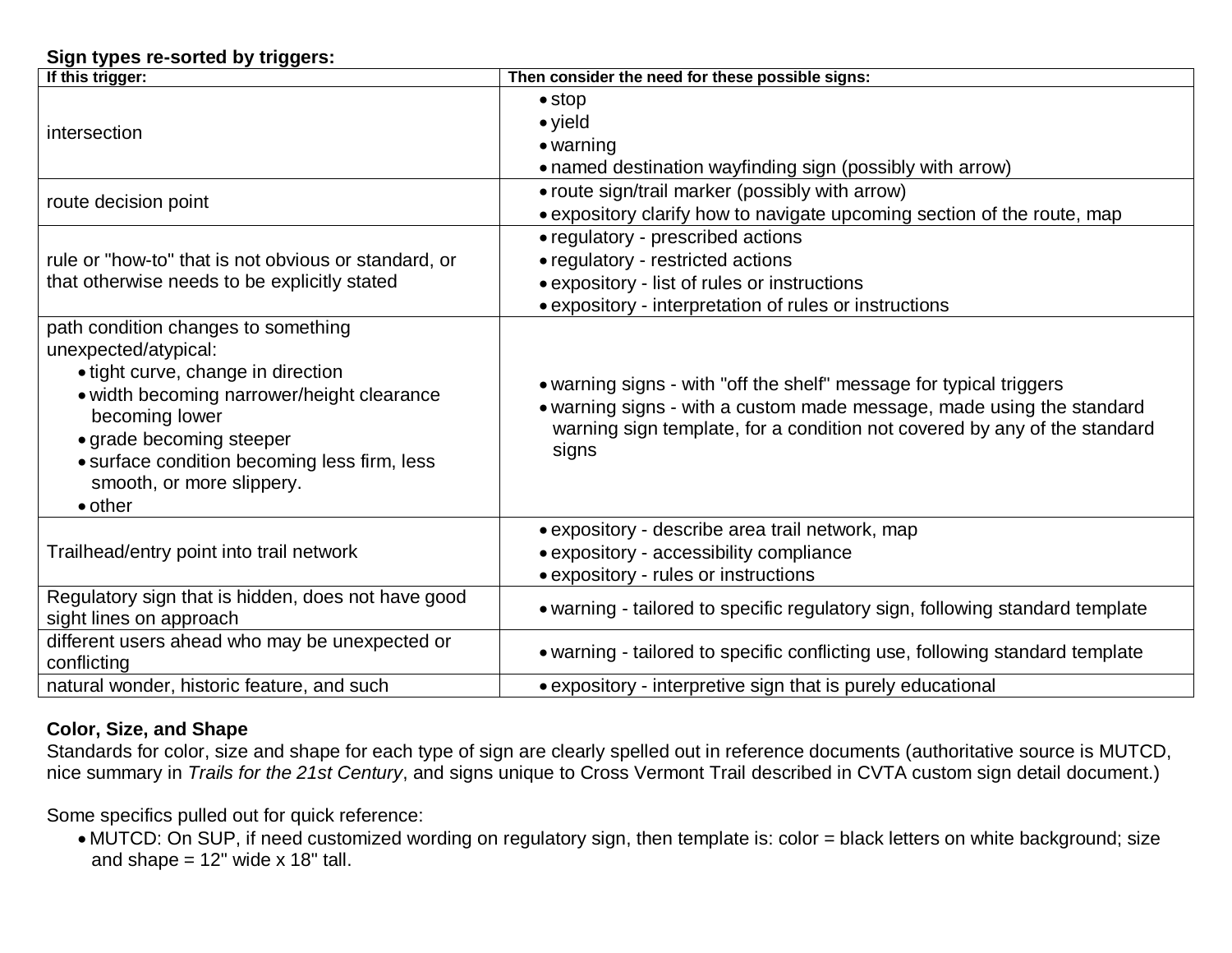**Material**

| material | gauge | sign                                                                                                                                                                                                            |
|----------|-------|-----------------------------------------------------------------------------------------------------------------------------------------------------------------------------------------------------------------|
| aluminum | .063  | CVTA standard signs for "simple trail"                                                                                                                                                                          |
| aluminum | .080  | All standard signs on roads and SUP's                                                                                                                                                                           |
| plastic  | .050  | "Off the shelf" simple trail signs; various generic versions of regulatory and warning signs. (Lucky for<br>us, because of demand from skiing and snowmobiling trails, many vendors keep these signs in stock.) |

## **II.) HOW TO PLACE SIGNS**

#### **Position relative to feature described by sign (in advance of, at, or following) and distance from feature.**

| type of sign | typical relative position to feature described                                                                              |  |
|--------------|-----------------------------------------------------------------------------------------------------------------------------|--|
|              | Typically at the feature (stop sign at the spot where stop is required), or at the beginning of a longer feature ("Bikes    |  |
| Regulatory   | Yield to Ped" at the beginning of the trail.)                                                                               |  |
| Warning      | Typically ahead of the feature. Sometimes at the feature to point out exactly where it is ("Dip" or "Crosswalk")            |  |
|              | Any. Signs ahead of or immediately at confusing points in the route (with an arrow pointing the correct way). Also,         |  |
| Wayfinding   | following confusing portions of the route to reassure users they are still on the route.                                    |  |
|              | Typically at the feature (interpretive sign at the spot that is being interpreted), or at the beginning of a longer feature |  |
| Expository   | ('park rules' at the beginning of the trail through a park.)                                                                |  |

Within this broad outline, a few specifics have been developed:

- MUTCD: Requires that on bike paths, warning signs shall be placed at least 50 feet in advance of the feature described.
- Rails to Trails Conservancy: Suggest that warning signs should at least 125' in advance of the condition they address.
- VAST: Warning signs intended for snowmobilers should be 150' to 500' ahead of hazard, depending on speed limit (see VAST guidelines.)
- VTrans: CVTA wayfinding sign on state highways must follow intersections to reassure users (but cannot be placed ahead of intersections.)

## Placement of Route Signs/Trail Markers:

Placed along the travelled way at three types of locations:

- Ahead of decision points with arrow pointing which way to go. Works best at simple "intersection ahead: turn left, right or continue straight".
- At or following decision points to reassure users that they are still on the route. If decision point is not just a simple turn, a reassuring sign at or after may be more clear than an arrow ahead. Also called a "beckoning" sign, since it is just beyond and within sight of the decision point. When the user slows to decide which way to go, they see the route sign and are beckoned towards it. *NB: On state roads, VTrans standards require CVTA route signs can only be placed following intersections.*
- If long stretch between decision points, can place route sign at halfway point between them to reassure users that still on route. This tells them to continue forward and to not start worrying "it's been a while, did we miss a turn?"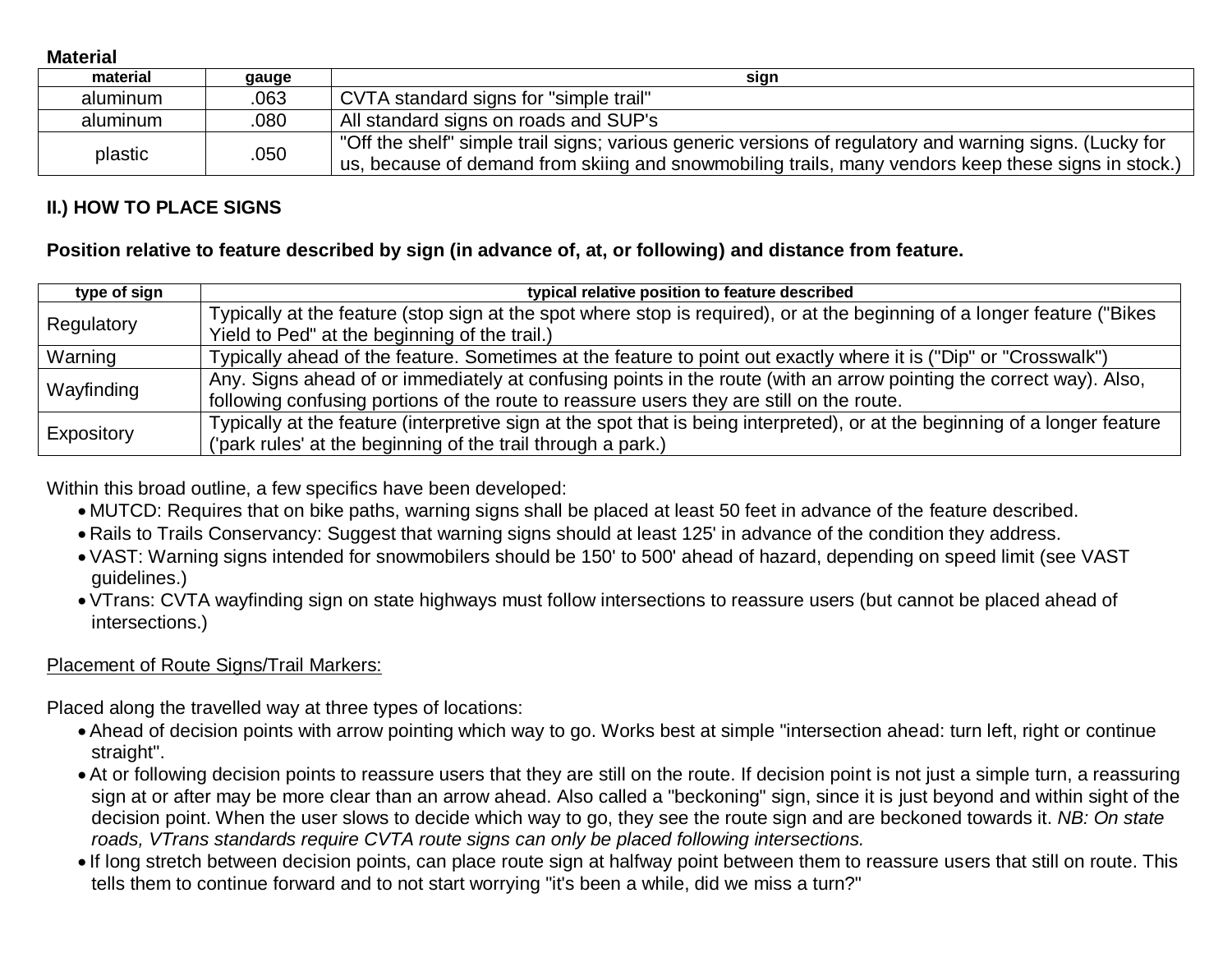Decision points are any location where a typical user would slow down or stop and make a conscious decision about how to follow the route.

I*mportant qualifying statement:* For the state wide route of the Cross Vermont Trail, primary guidance is by written route description and maps. CVTA standard is **not** to place so many wayfinding signs that a user could easily follow the entire route relying only on signs. There are three reasons for this: need to coordinate signage with partner organizations, desire to minimize sign clutter along trail, and need to be efficient with sign expenses. CVT route is usually coaligned with local trails and roads. Often, these already have their own signage. CVTA's policy in these situations is to place CVT route signs where possible to reassure users, but to not place them at every decision point. In places where CVTA has primary responsibility for trail signs, they are limited to "significant" decision points. The location of significant points will be based on ongoing feedback from trail users, but there will always be stretches of trail with no sign in sight.

#### **Clearance from other signs. Can it be grouped on the same post with other signs.**

The underlying principle is that signs not obscure each other. Ideally, employ the minimum number of signs spaced the maximum distance apart.

Within this broad goal, a few specifics have been developed:

- Clearance on trails, Rails to Trails Conservancy recommends at least 75' between posts.
- Clearance on state roads, VTrans asks that as a general rule CVTA wayfinding signs be placed a minimum of 200 feet from any regulatory or warning sign.
- Grouping is OK for wayfinding signs. On trails, wayfinding signs can be grouped in advance of diverging trails (i.e. trail A goes right, trail B goes left.) VTrans and most towns prefer that CVTA wayfinding signs be grouped with existing road wayfinding signs, so as to minimize the total number of posts along the road.
- Grouping warning and regulatory signs should not be grouped. Ideally, present one message per sign and keep the message simple. CVTA wayfinding signs cannot be grouped with these on any road or SUP.
- Grouping however, on simple trails it sometimes does make sense to group a regulatory, warning, or expository sign with a wayfinding sign (such as a route sign and a "narrow trail ahead" sign together; or a route sign with a map of upcoming confusing portion of route.) Traffic is lower volume and lower speed. Signs are smaller and fit easily on a single post. Extra posts are more intrusive in the natural setting.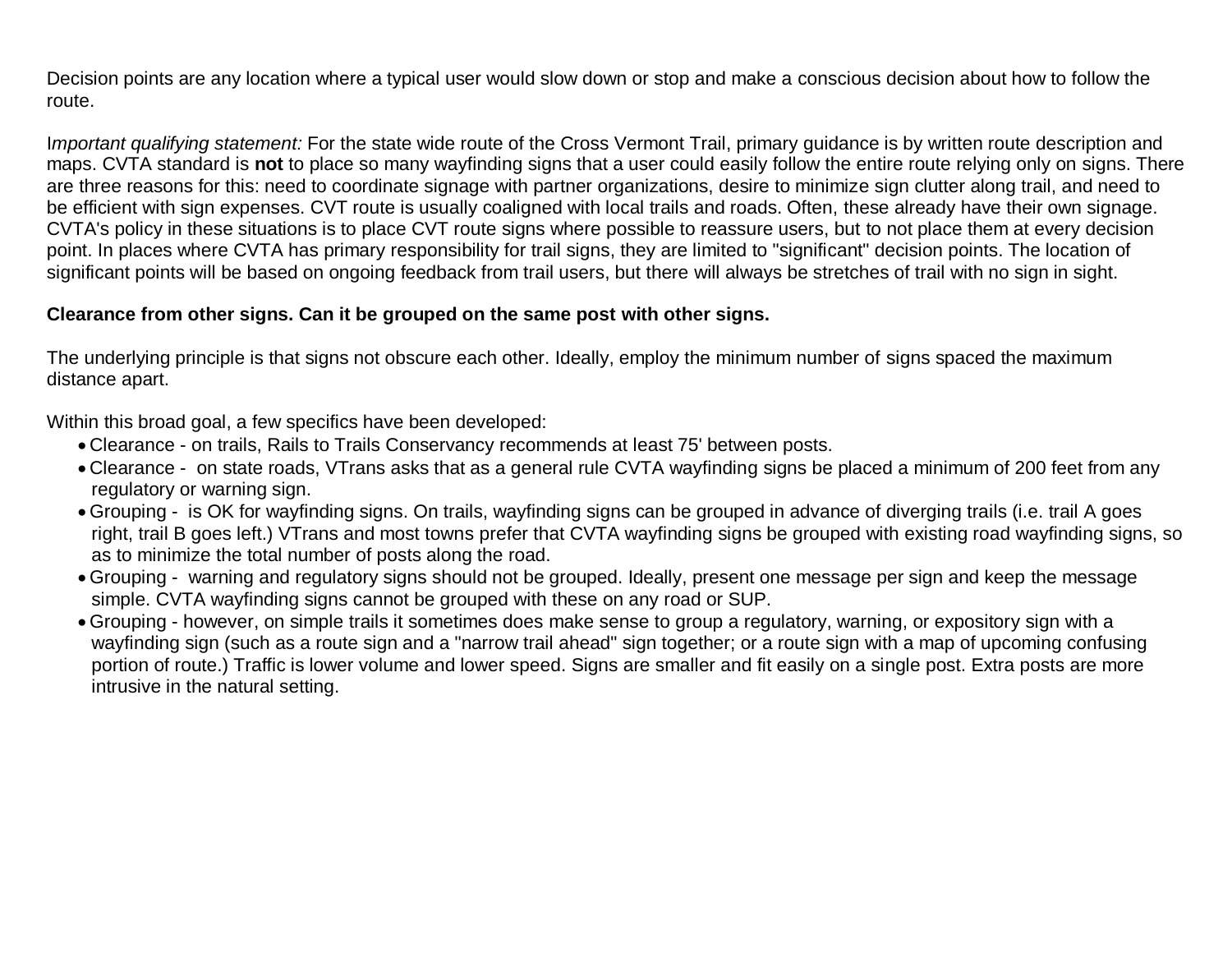## **Lateral Clearance**

"How far off to the side of the trail or road should the sign post go?"

|       |            | Location                     | <b>Clearance measured from:</b> | <b>Clearance measured to:</b> | Clearance (ft)              |
|-------|------------|------------------------------|---------------------------------|-------------------------------|-----------------------------|
| trail | simple     | other                        | edge of traveled way            | nearest edge of widest sign   | Varies                      |
| trail | simple     | If signs also intended for   | edge of travelled way           | farthest edge of widest sign  | Must be at least 3' plus    |
|       |            | snowmobilers                 |                                 |                               | width of widest sign but    |
|       |            |                              |                                 |                               | not greater than 8' total   |
| trail | <b>SUP</b> | Any                          | edge of travelled way           | nearest edge of widest sign   | Must be at least 3' but not |
|       |            |                              |                                 |                               | greater than 6'             |
| road  | any        | With guardrail               | back side of guardrail posts    | nearest edge of post          | Deflection distance per     |
|       |            |                              | (side away from road)           |                               | VTrans Standard 160         |
|       |            |                              |                                 |                               | (usually 3')                |
| road  | rural      | With shoulder                | outside edge of shoulder        | nearest edge of widest sign   | 6'                          |
| road  | rural      | No shoulder                  | outside edge of travelled way   | nearest edge of widest sign   | 12'                         |
| road  | urban      | If clearance between curb    | curb (start measuring at the    | nearest edge of widest sign   | $2^{\prime}$                |
|       | (i.e. curb | and sidewalk is equal to or  | edge of the curb which is away  |                               |                             |
|       | and        | greater than 2' plus width   | from road)                      |                               |                             |
|       | sidewalk)  | of widest sign on post.      |                                 |                               |                             |
| road  | urban      | If clearance between curb    | sidewalk (start measuring at    | nearest edge of post          | 6'                          |
|       | (i.e. curb | and sidewalk is less than    | the edge of the sidewalk which  |                               |                             |
|       | and        | 2' plus width of widest sign | is away from road)              |                               |                             |
|       | sidewalk)  | on post.                     |                                 |                               |                             |

For signs that are facing traffic and meant to be read on the move:

Notes:

- If clearance is measured to nearest edge of widest sign, then calculate location of center of post by adding clearance distance plus half the width of the widest sign that will be placed on the post.
- If clearance is measured to nearest edge of post, then calculate location of center of post by adding clearance distance plus half the width of the post. (Usually 3.5 inches - which is width of 3#/ft flange channel posts and also of 4x4 wooden posts.)

Expository signs are meant to be read while stopped and out of the travelled way. No specific standard to cite here. Obviously look for place where room to stand apart from travelled way, such as trailhead parking. When placed along the route of the trail, often placed parallel to it, rather than facing traffic.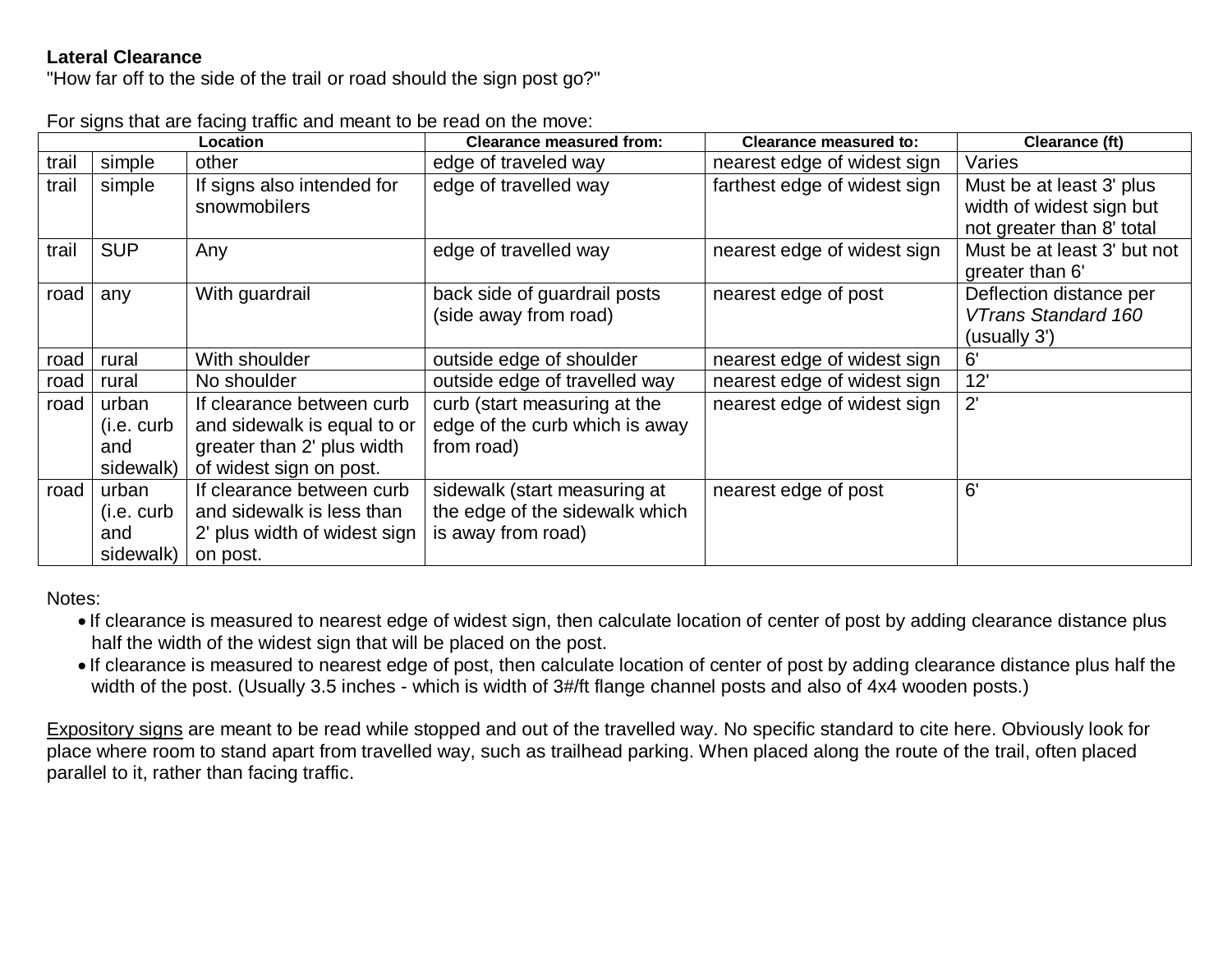## **Vertical Clearance**

"How tall should the sign post be?"

All are measured from elevation of travelled way to base of lowest sign on post.

|             | Location                           | Clearance if one sign on post                    | Clearance if more than one sign on post   |
|-------------|------------------------------------|--------------------------------------------------|-------------------------------------------|
| road rural  |                                    | At least 6'                                      | At least 5'                               |
|             | road urban                         | At least 7'                                      | At least 6'                               |
|             | (i.e. curb and sidewalk)           |                                                  |                                           |
| trail   SUP |                                    | At least 4' but not greater than 5'              | At least 4' but not greater than 5'       |
|             | trail   If signs also intended for | At least 2' but not greater than 7' minus        | At least 2' but not greater than 7' minus |
|             | snowmobilers                       | height of all signs on post.                     | height of all signs on post.              |
|             | trail sign board or kiosk          | for accessibility, max 40" to start of text, max | n/a                                       |
|             |                                    | 60" to top of text.                              |                                           |
| trail       | other                              | Varies                                           | Varies                                    |

## **III.) SIGN POSTS**

## Selecting post:

| <b>Material</b>               | <b>Size</b>                 | <b>Selection Value</b>                          | Notes on where to select.                                                                                                                                                                                                |
|-------------------------------|-----------------------------|-------------------------------------------------|--------------------------------------------------------------------------------------------------------------------------------------------------------------------------------------------------------------------------|
| steel                         | 1.75" square                | 63                                              | Not typically used in any CVTA application.                                                                                                                                                                              |
| steel                         | 2" square                   | 81                                              | Common on roads. State highways require this or 3#/ft flanged<br>channel.                                                                                                                                                |
| steel                         | 2.5" square                 | 177                                             | Not typically used in any CVTA application.                                                                                                                                                                              |
| steel                         | 1.12#/ft flanged<br>channel | $?$ (low)                                       | Not typically used in any CVTA application. Otherwise, often<br>seen used as stakes.                                                                                                                                     |
| steel                         | 2#/ft flanged<br>channel    | 32                                              | Allowed on town roads and SUP's for smaller signs.                                                                                                                                                                       |
| steel                         | 3#/ft flanged<br>channel    | 101                                             | Common on roads. State highways require this or 2" square.                                                                                                                                                               |
| wood<br>(pressure<br>treated) | 4x4                         | Enough for one or two<br>trail sized signs. (?) | Common on simple trails. Assumed strong enough for small<br>signs in low stress setting (sheltered, slow traffic.) Desirable for<br>aesthetics when trail is distant from roads or development.                          |
| wood<br>(pressure<br>treated) | 4x6 or larger               | Calculate based on<br>size of lumber.           | If wood post is desired for larger sign because of aesthetics,<br>then calculate size post needed.<br>In addition, sometimes small signs are placed on wide posts so<br>that the post also acts as backing for the sign. |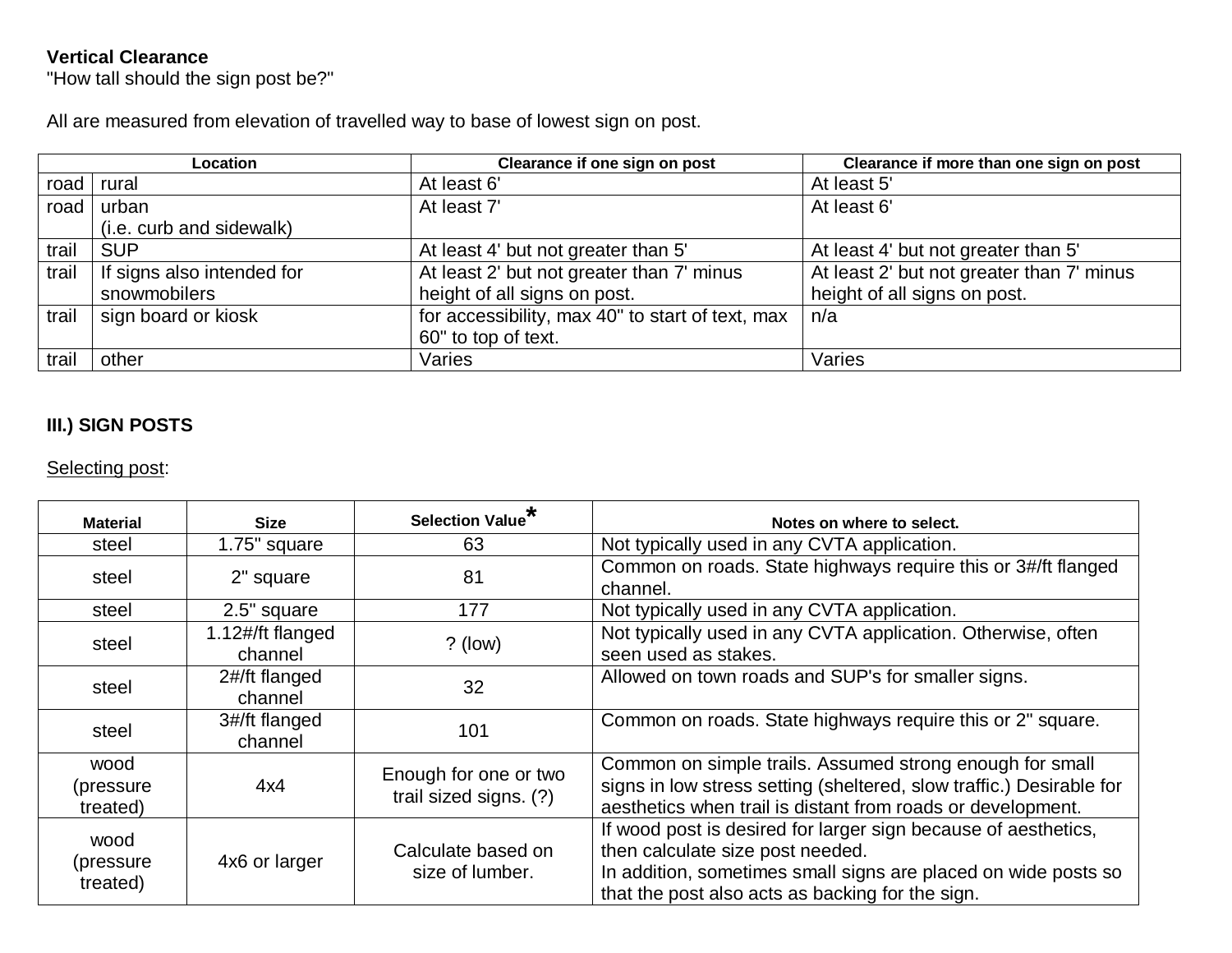| <b>WOOG</b> | つっつ<br>∠∧∠ | used for light)<br>verv<br>low<br>weight plastic signs.) | I Never used by CVTA.<br>. May be used by snowmobilers on trail for<br>seasonal<br>signs. |
|-------------|------------|----------------------------------------------------------|-------------------------------------------------------------------------------------------|
|-------------|------------|----------------------------------------------------------|-------------------------------------------------------------------------------------------|

- **\*** *VTrans Standards 160 and 164* say how to calculate size post needed for size signs. Formula is (sign area in square feet) \* (height from ground to top of post in feet) = "Selection Value" of the post, which must be less than or equal to the selection value of the post. Examples:
	- An 18" x 18" Stop sign on a 6 foot tall post would have a selection value =  $(1.5^*1.5)(6')=13.5$ ; which means that any post would be plenty strong to support the sign.
	- A 12" x 18" Cross Vermont Trail route sign and a 12"x9" turn arrow are mounted on a 12' tall post (which needs to be so tall because the shoulder drops off steeply) =  $[(1*1.5)+(1*.75)]*12=27$ ; which again means any size post would be plenty strong.
	- A 24"x24" cross walk warning sign where trail crosses road and a 24"x12" downward pointing arrow mounted on a 8 foot tall post =  $[(2<sup>*</sup>2)+(2<sup>*</sup>1)]<sup>*</sup>8=64$ ; which means need to select one of the larger sized posts.

#### Post hardware:

hardware for Flanged Channel steel posts:

Use 3/8" diameter by 2.5" long stainless steel hex head bolts. Peen the ends of the bolts to make it harder for vandals to remove sign. Mounting holes are 7/16" diameter and spaced 2" center to center along the full length.

Posts are shaped like the letter U. Signs are placed against the open face of the post (labeled C in diagram.)

| Post Size (lb/ft) | <b>Dimensions</b> |          |        |
|-------------------|-------------------|----------|--------|
|                   |                   |          |        |
|                   | 1 9/32"           | 1 31/64" | 31/16" |
|                   | 15/16"            | 7/8"     | 2.1/2" |



hardware for Square steel posts:



Aluminum Drive Rivet. Material - Aluminum; Finish - Plain; Diameter - 3/8; Length 3/4; Head Diameter - 1". Mounting holes are 7/16" diameter and spaced 1" center to center along the full length.

With a simple hit from a hammer, these rivets attach metal signs to square posts. (To remove, use a hammer and punch to drive the center of the rivet all the way through, then crimp the flared ends on the inside of the post, and pull out.)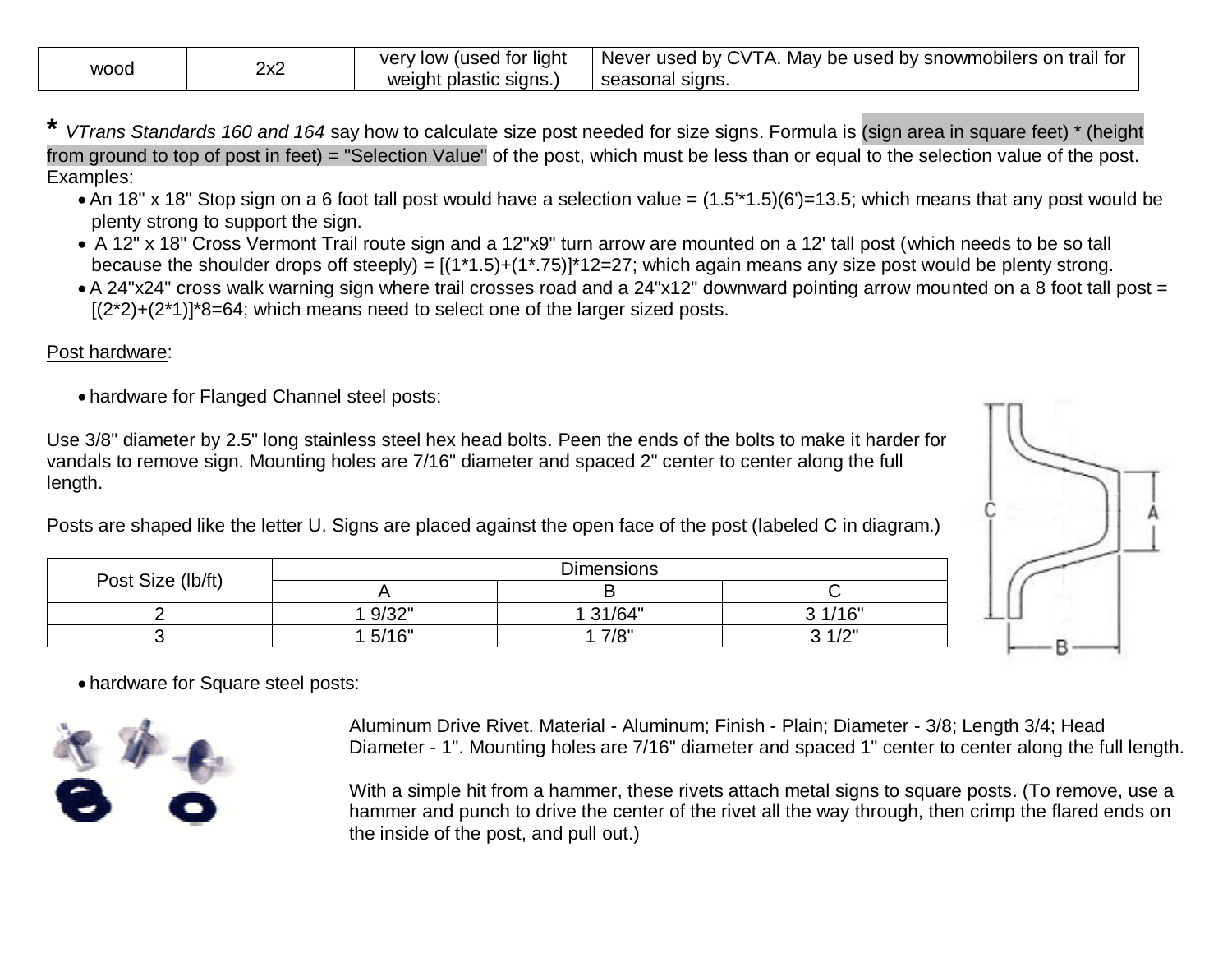hardware for Wooden posts:

3/8" stainless steel lag bolts for larger signs. For smaller signs, simple nails or screws will work.

Post holes: Metal posts along roads and SUP's installed in compliance with *VTrans Standards 160 and 164* shall be buried at least 3.5'. If the side slope is steeper than 1 rise to 2 run, then bury 5.5'. However, if within deflection distance of a guardrail, then bury 3.5' regardless of slope. Wooden posts along simple trails would benefit from being buried that deep, but often are not. However, they should be buried at least 2' (along with deadmen for support). All post holes shall be backfilled with compacted, solid mineral material free of organic matter.

Deadmen: Posts along trails typically have "deadmen". These are cross pieces fastened to the lower part of the post and buried. They reduce chance of posts being pulled out or twisted to face the wrong direction. Dig the post hole at least 12" in diameter. Fasten cross pieces to the post so that they will be buried at least 12". Backfill tightly around the cross pieces.

Expository signs are often placed on sign boards, bulletin boards, or kiosks. The basic principle for selecting posts is the same as for single signs: as the square feet of the board gets larger, the post gets larger and/or multiple posts are used. There are many standard designs that can be built with basic carpentry. Also, many manufactured styles available for sale. When CVTA installs boards or kiosks, details will be referenced here.

## **References:**

## CVTA

Detail of signs custom made for Cross Vermont Trail.

Manual on Uniform Traffic Control Devices (MUTCD)

- Part 1, General
- Part 2D.50 Trail Signs
- Part 9, Traffic Controls for Bicycle Facilities

## Vermont Agency of Transportation

- *Pedestrian and Bicycle Facility Planning and Design Manual; Chapter 8: Signs, Pavement Markings and Signals* December, 2002
- *Standard A-78: Shared Use Path Typical* March 31, 2004
- *Standard E-121: Standard Sign Placement Conventional Road* August 8, 1995
- *Standard E-164: Square Steel Sign Post* May 20, 1999
- *Standard E-160: Flanged Channel Steel Sign Post* May 20, 1999
- *Standard E-131B: Bicycle Guide Sign Details* May 30, 2003
- Memo, Nancy Avery, Regional Traffic Investigator, 5/1/2007.
- *Guidelines for Scenic Byway Trailblazer Sign Design and Placement* December 2006